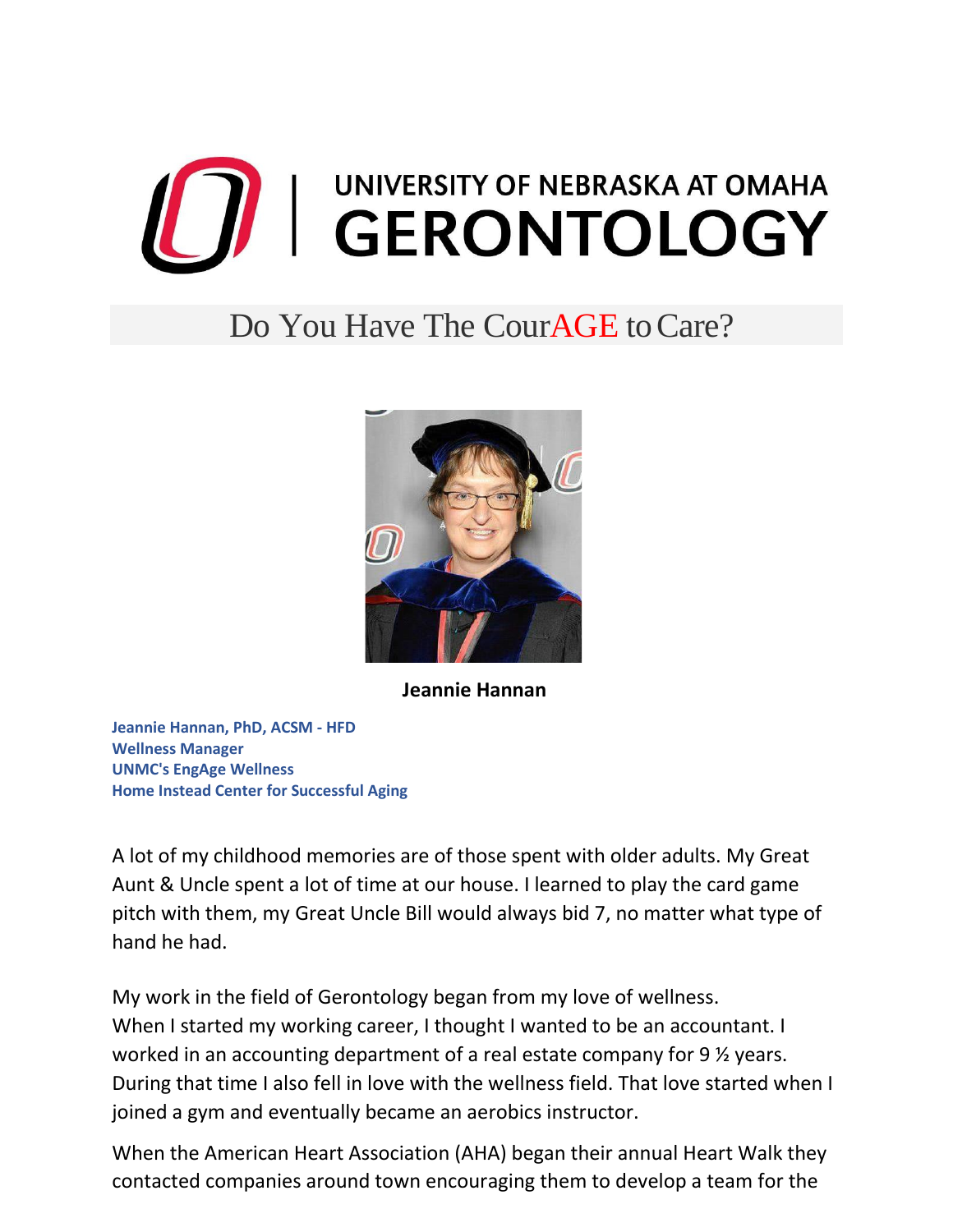walk. Since I was the aerobics instructor, I was nominated to be our team captain at the real estate company. Our team was the number one fundraising team the first three years of the Heart Walk. When attending an AHA board meeting to receive our team award, I was introduced to a wellness program the heart association had developed called the "Heart at Work" program. I realized how important wellness was and wrote a proposal to the president of our company to start a worksite wellness program. Our president also realized the benefits of a wellness program and let me start one utilizing the Heart at Work kit (but this was in addition to my current full-time accounting job). He also asked me to research what other companies were doing in worksite wellness.

In the quest to see what other companies were doing I was introduced to a one year, undergraduate, certificate in worksite health promotion program that was offered at Nebraska Methodist College. This program started my educational journey, although at the time I thought that it WAS my educational journey. When I enrolled in the program, I had no intentions to go any further educationally, I just wanted the education to help me run a quality wellness program at my worksite. While in this program and implementing a wellness program at my worksite, I realized that wellness was the career path that I wanted to take. At the time of my graduation from the certificate program, Kay Ryan, Chairperson of Health Promotions, was getting ready to launch a Master of Science in Health Promotion with an emphasis in Human Resources Management at Nebraska Methodist College. I realized I would probably have a hard time finding a full-time wellness job with only a certificate in health promotion if there would be people who had a master's degree in the field. A certificate classmate and I decided our goal was to enroll in the master of health promotion program together, but we first had to get a bachelor's degree. We found a great accelerated bachelor of science in management of human resources program at Bellevue University which would be a good stepping stone for the master of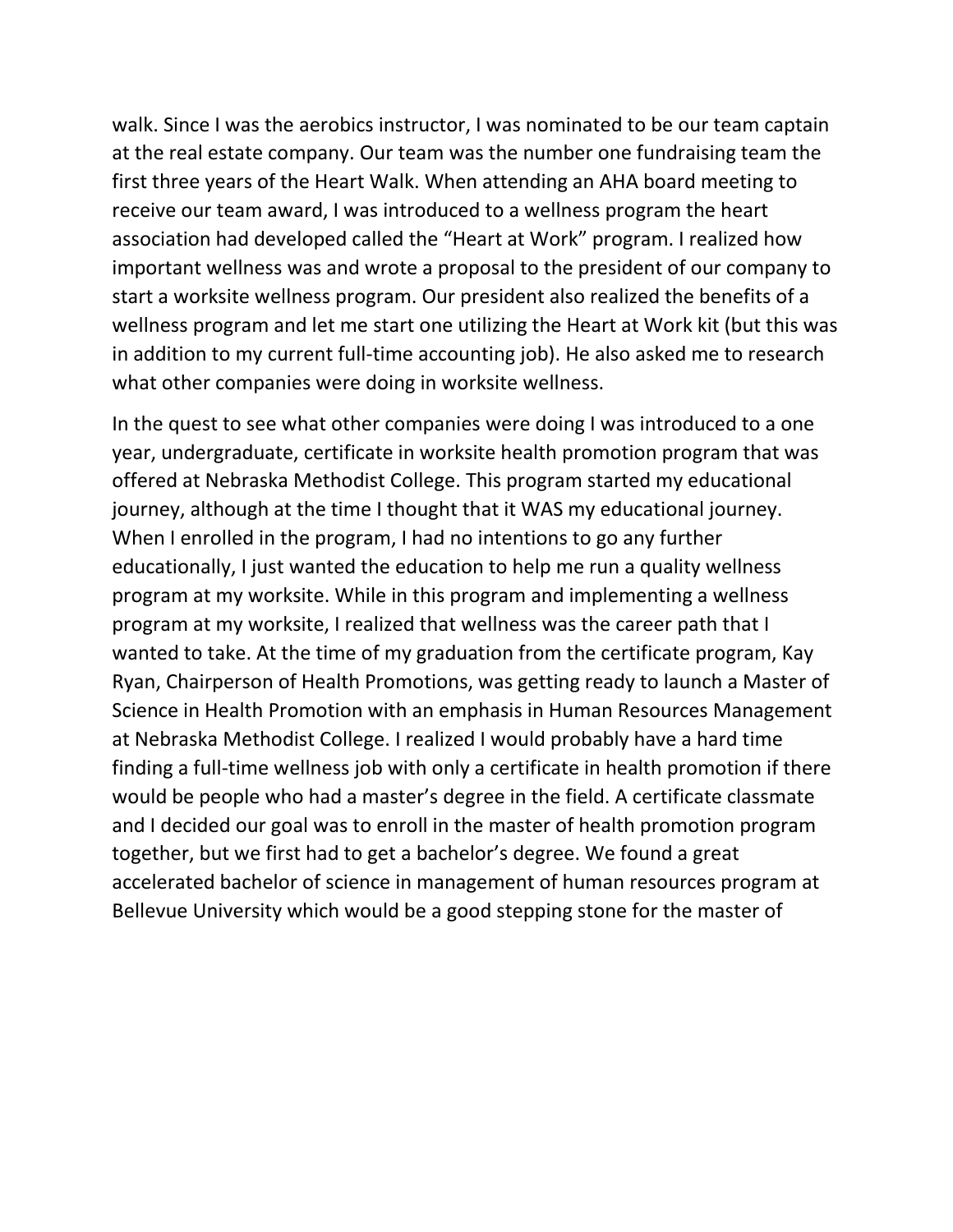science in health promotion with an emphasis in human resources management. We graduated in December 1996 with our certificate in health promotion and began our accelerated one-year bachelor's degree in June 1997. We graduated with our bachelors in June 1998 and began the 22 month accelerated masters program in August 1998.

Upon nearing graduation of my accelerated bachelor's degree program (Dec. 1997), I was hired at Nebraska Methodist College as the Coordinator of Health Promotions. I now had a full-time job promoting wellness for students, faculty and staff on campus! I will never forget the day my boss and mentor, Kay Ryan, told me that she saw me eventually teaching the certificate in health promotion program (the program I took in 1997) and presenting at the National Wellness Conference. At that time, those goals felt way beyond my reach. However, after graduating with my Masters degree in August of 2000, I started coordinating the certificate in health promotion program and taught 14 of the 22 credit hours. In addition, I began presenting at regional conferences and the National Wellness conference.

Once again, I thought I was done with my educational journey after obtaining my masters degree. However, since I was now faculty at a College, it was important to continue towards my PhD in order to move up in faculty rank. Dr. Jim Thorson was the Chair of Gerontology when I enrolled in the Human Sciences PhD in 2003. He was a great mentor and allowed me to focus on Gerontology and Distance Education. Although at the time, my passion was not Gerontology, it was a good fit with health promotion and distance education was a good fit with my teaching.

When I started the PhD program, my career and educational journey were moving along well until July 5, 2006 when I was diagnosed with breast cancer at the age of 39. I took a break from my PhD program to go through surgery and treatment. I tried going back to my coursework in the Spring of 2007, but just didn't have the energy. When Dr. Thorson was nearing retirement he called to ask me if I was coming back, I had decided that I wasn't because I had made a job change and the degree was not needed for my job as an instructional designer and learning management system administrator. At the time, the cost and effort seemed way more than the benefit of having the degree.